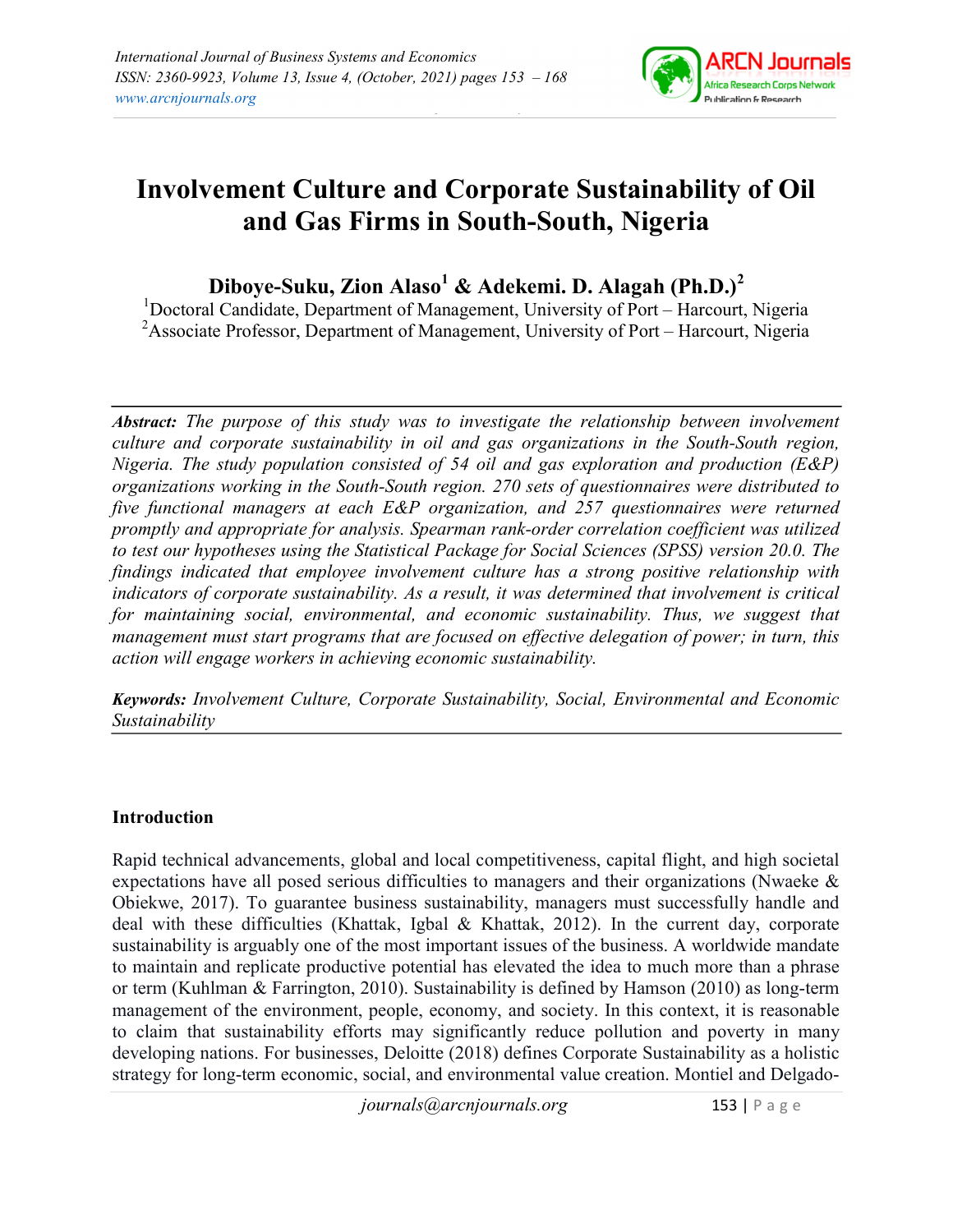Cebellos (2014) proposed social, economic, and environmental sustainability as corporate sustainability metrics. The literature inspired this research to use social, environmental, and economic sustainability as indicators of business sustainability. According to Nwaeke and Obiekwe (2017) workers are the sole means of moving a company forward. Across the globe, individuals with strong technical, professional, and conceptual abilities are driving organizations' vision, goals, and objectives. The study shows that successful organizations empower and engage their employees, create teams, and enhance human potential at all levels (Block, 1991; Katzenbach & Smith, 1993; Lawler, 1986; Spreitzer, 1995; 1996; Buckingham & Coffman, 1999).

While over 75% of CEOs globally believed that corporate sustainability was economically beneficial, fewer than 40% attempted to incorporate it into their company operations (Mirvis, Googins & Kinnicutt, 2010). An example in point is the Niger Delta, where approximately 11 million gallons of oil was spilled annually for the last five decades in Nigeria's oil-producing area (Murphy, 2013). Although 60% of the population is reliant on agriculture, environmental restoration may take 30 years (Nwonwu, 2010; UNEP, 2011). The ongoing environmental degradation has decreased the economic worth of land and water, resulting in poverty and hostility, jeopardizing the livelihood of residents and oil corporations working in the area (Adekunle, Igbuku, Oguns & Shekwolo, 2013; Imobighe, 2011). The connection between involvement culture and corporate sustainability has developed in the last decade (e.g., Linnenlueck & Griffiths, 2010). However, these publications tended to be more theoretical, with little empirical support or proof. Enough said. Previous researches, mainly done in wealthy nations, may not be applicable in a country as varied and dynamic as Nigeria.

#### Aim and Objectives of the Study

This research undertaken aims to examine the relationship between involvement culture and corporate sustainability of oil and gas firms in South-South, Nigeria. Whereas, the objectives were to;

- $\triangleright$  Evaluate the relationship between involvement and social sustainability.
- $\triangleright$  Examine the relationship between involvement and environmental sustainability.
- $\triangleright$  Investigate the relationship between involvement and economic sustainability.

#### Research Questions

- i. What is the relationship between involvement culture and social sustainability?
- ii. What is the relationship between involvement culture and environmental sustainability?
- iii. What is the relationship between involvement culture and economic sustainability?

#### Research Hypotheses

Ho<sub>1</sub>: There is no significant relationship between involvement culture and social sustainability.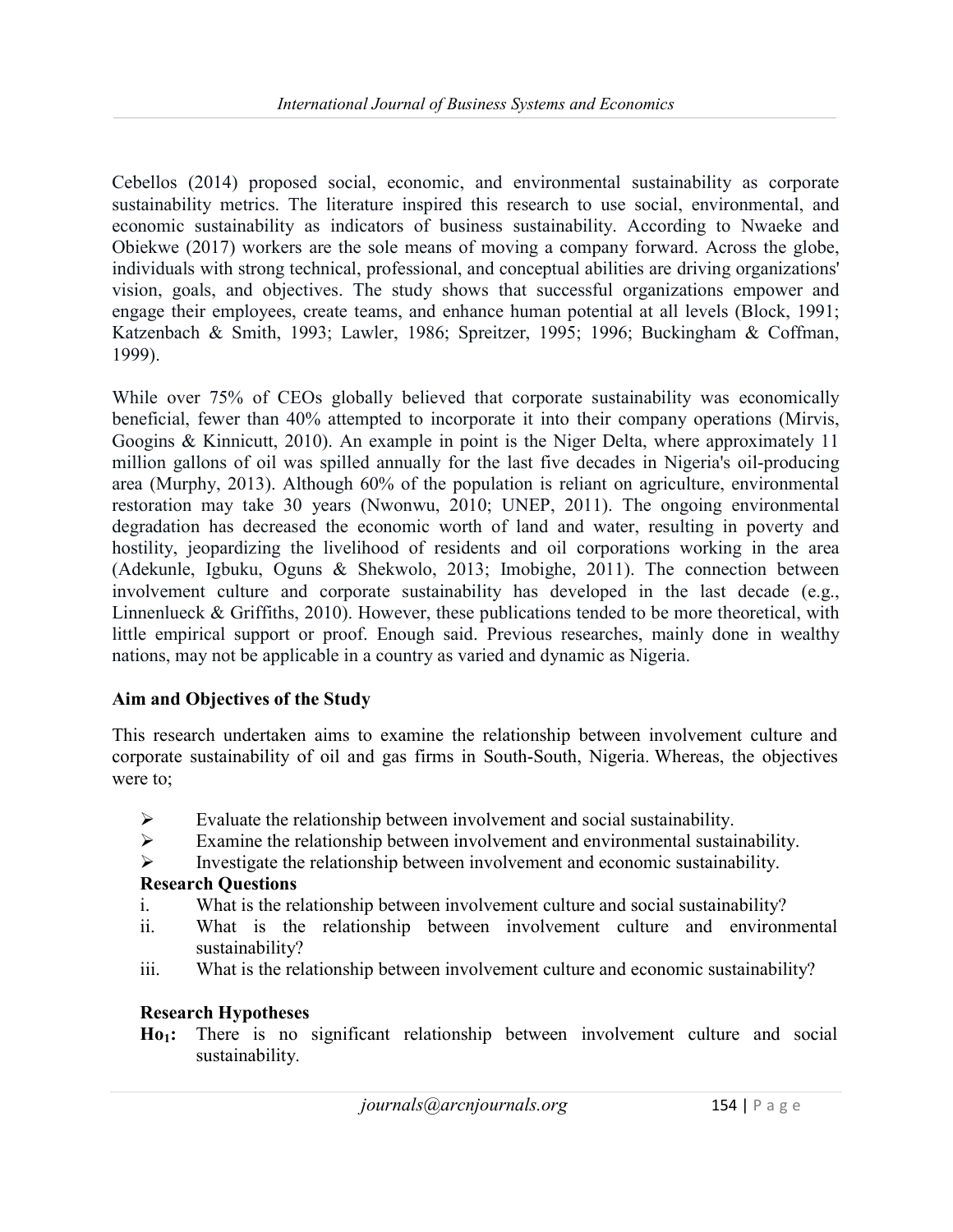- Ho2: There is no significant relationship between involvement culture and environmental sustainability.
- Ho<sub>3</sub>: There is no significant relationship between involvement culture and economic sustainability.

## Literature Review

This study's theoretical foundation is stakeholder theory. An increasing number of academics and practitioners have been experimenting with ideas and models that help us comprehend today's business problems. Stakeholder theory, or "stakeholder thinking," is a new narrative that connects ethics and capitalism. "Any group or person who may influence or is affected by the accomplishment of the organization's objectives," said Freeman (1984). Stakeholders include customers, suppliers, workers, financiers, and communities (Dunham, Freeman & Liedtka, 2006, p. 125). An important part of stakeholder theory is that connections with external stakeholders help a company succeed. Sustainable business practices include global impacts like climate change or cultural changes brought on by marketing and advertising that affect everyone. It's a well-known fact This concept seeks to help companies in strengthening their ties with other groups, giving them an advantage in the marketplace. The stakeholder theory may benefit from the addition of commercial arguments on why companies should aim for sustainable development. A business's best economic interest is said to be served by working toward improving stakeholder relationships, which in turn helps the firm accomplish its commercial objectives. In order for a company to survive, it has to understand how connections work and change through time. To optimize value generation for stakeholders and maintain control over value distribution, the CEO must manage and build these relationships with the workforce (Harrison, Bosse & Phillips, 2010). It's a moral task to manage stakeholder relationships since it includes a large group of people's values, choices, potential harm, and benefits (Phillips, 2003).

#### Empirical Review

The idea of employee involvement was originally introduced in the academic study by Kahn (1990) in his paper "Psychological Conditions of Personal Involvement and Dis-involvement at Work" in an Academy of Management Journal (Junghoon 2012; Kular et al., 2008; Simpson, 2009). Meaningfulness, safety, and long-term viability were all significantly linked with Kahn's (1990) notion of employee engagement in the first empirical research (Chang, 2011; Kular et al., 2008).

The authors of Harter et al., (2002) used a large database to demonstrate that higher levels of employee engagement were linked to better business unit results, including increased corporate sustainability (Chang, 2011; Shuck & Wollard, 2010, p. 269). To them, engagement was defined as the degree to which a person was personally involved in their work and was pleased with it as well as excited about it. By focusing on the relationship between managerial self-efficacy, the perception of effective management practices, overall sustainability, and employee engagement, Luthans and Peterson (2002) built on Harter et al., (2002) model to produce their own findings. Employee engagement and manager self-efficacy were shown to be positively correlated when managers assessed employee effectiveness and supervisees appraised the degree of effectiveness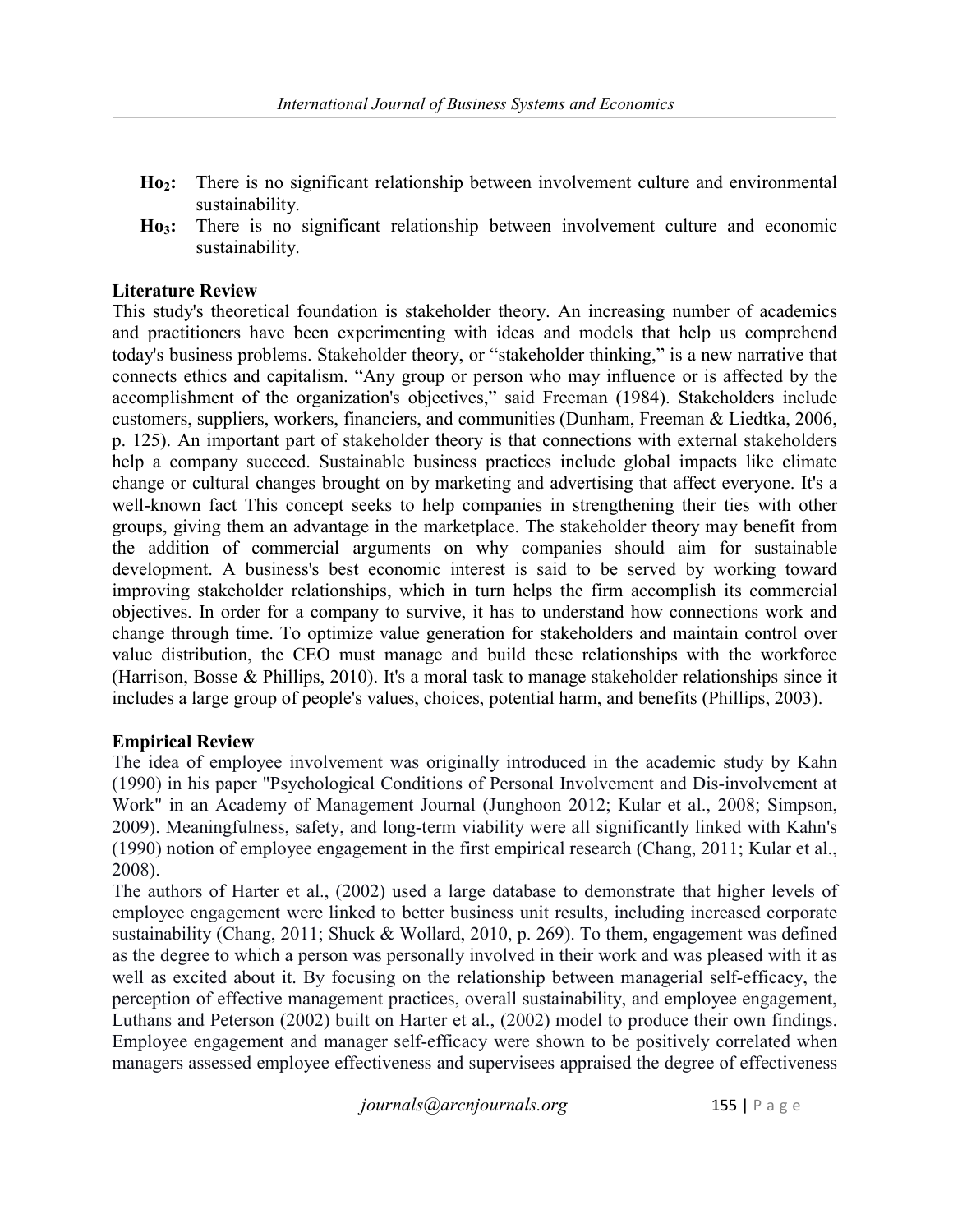of their manager. Employees in the most effective work units, according to Luthans and Peterson (2002) are doing what they do well, with colleagues they like, and with a strong sense of psychological ownership. First academic research in 2006 looked at the causes and consequences of employee engagement at Saks Fifth Avenue. With the use of the social exchange model, Saks identified the emergence of several types of employee engagement, such as job participation and organizational participation. The relationship between antecedent and outcome variables was mitigated by employee engagement, according to Saks (2006). The supporting atmosphere, work characteristics, and justice were all important antecedent factors. When people are emotionally and intellectually involved, it leads to long-term economic success, expanding the Schaufeli et al., (2002a) paradigm (Brad & Shuck, 2011). They discovered that work engagement moderated the connection between value congruence and perceived organizational support, core self-evaluation, and the two outcome variables, task performance and organizational citizenship behavior (Kahn, 1990) in an empirical research performed following Kahn (1990). On the basis of Kahn's (1990) theory, researchers Rich et al., (2010) investigated the extent to which participation serves as an important mechanism via which engagement' antecedents affect organizational sustainability. Shuck, Reio and Rocco (2011) found a connection between high performance and employee commitment, as well as employee engagement in their study of the dependent variables of performance and turnover intention. Six scales were provided to a wide range of companies in the service and technology sectors using an Internet-based survey battery. Engagement of employees showed a high connection with excellent performance, emotional commitment, and psychological environment, while employee involvement also had a significant correlation with both discretionary effort, and a desire to quit the organization. For Fairlie (2011) engagement and other outcomes like burnout, job satisfaction, organizational commitment and turnover have an effect on these domains. However, cognitive and meaningful work characteristics had the strongest connections to employee outcomes, whereas other employment attributes showed minimal association. Furthermore, the existence of important work skills was the most important individual predictor of participation. Sardar, Rehman, Yousaf, and Aijaz investigated the participation of employees in Pakistan's banking sector (2011). When comparing the results to a non-significant connection, a strong correlation was discovered between employee engagement and decision making/coordination, incentive schemes, and staff involvement.. Concentration, activation, and positive affect are all required for work role participation. Kahn, (1990) Psychological circumstances for personal engagement and dis-involvement in the workplace theory was further developed by Soane et al., (2012) based on their findings. Intellectual, social and emotional aspects were operationalized with the use of an instrument called the ISA Involvement Scale (ISA Involvement Scale). This has resulted in positive associations between job performance, organizational citizenship behavior (OCB), and desire to turn over. According to research, organizational citizenship behavior (OCB) and counterproductive work behavior (CWB) are both associated with employee engagement (Ariani, 2013). However, employee engagement had a significant negative association with CWB and OCB, with no meaningful relationship between the two. As a result, the research found no gender disparities in employee engagement.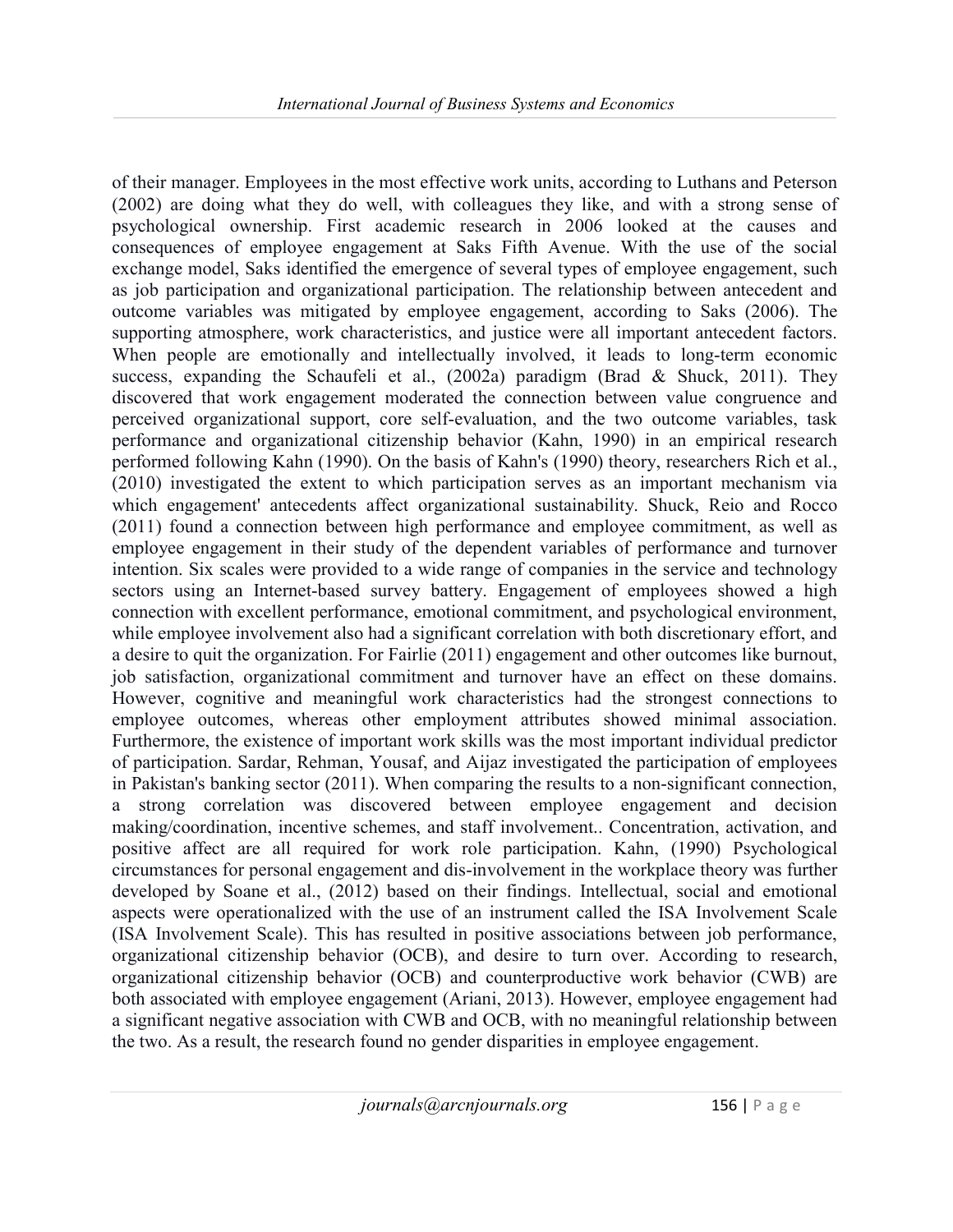# Concept of Involvement Culture

Organizations are today earnestly looking for ways of achieving their "going concern" cravings, and gaining competitive advantage in the game of business since the business arena is full of uncertainties (Nwaeke & Obiekwe, 2017). Effective organizations put a high value on involving their workers in achieving their objectives. In today's business world, skilled and informed workers are more important than ever before, as they are the heartbeat of every company and serve as its engine for growth and production (Nwaeke & Obiekwe, 2017). To motivate their workers and create a competitive advantage, companies are implementing rules that let them participate in specific operations (Khattak, Igbal & Khattak, 2012). Different writers have characterized involvement in different ways. When workers take part in management decisionmaking and enhance activities that are appropriate to their job levels, it implies that the company has an involvement culture (Kumari and Kumari, 2014). Employee participation was seen by Price (2004) as a process that connects involvement, communication, and decision-making, leading to industrial democracy and motivation among workers. He said that including staff in running of a company encourages and empowers them to efficiently and profitably contribute meaningfully. It means enabling workers take part in choices that impact them, gives them greater power and responsibility. It also increases employees' commitment, motivation, and satisfaction with their employment. Joint decision-making is defined by Locke and Schweiger (1979) as decision-making that involves both supervisors and subordinates. It's the way people are organized and directed that determines how much they can give to their company (Khattak et al., 2013). Employer involvement is viewed as allowing workers to contribute continuously to the success of the company (Agyeman, 2012). Similarly, a low-level employee's simple idea may show a company the path to innovate or reduce expenses and produce an increase in sales. To guarantee the success and achievement of choices that directly impact them, workers must be given a chance to take part in the formulation and execution of decisions, even if this is done through delegation of authority.

Employees that are emotionally invested have a strong connection to their company and work tirelessly to ensure its success. They will go above and beyond to help their company succeed. Anyone who has been carried along puts in a lot of effort to see that those decisions are carried out successfully. Utilizing employees' private information can also lead to beneficial results for the company by way of - increase employee zeal in identifying with corporate goals, improve decision quality, and increase willingness to accept authority, reduce resistance to change and receptivity to change, improve organizational productivity (Preuss & Latham, 2010; Williamson, 2008; Muindi, 2011; Helms, 2006). A positive company culture is characterized by active participation from all employees. A positive company culture always results in policies that increase the effectiveness of the firm (Apostolou, 2000). Amah, (2014) discovered a link between company performance and organizational culture. A culture that fosters participation anticipates environmental changes and, as a result, offers workers the opportunity to participate actively in organizational operations (Chen, 1999).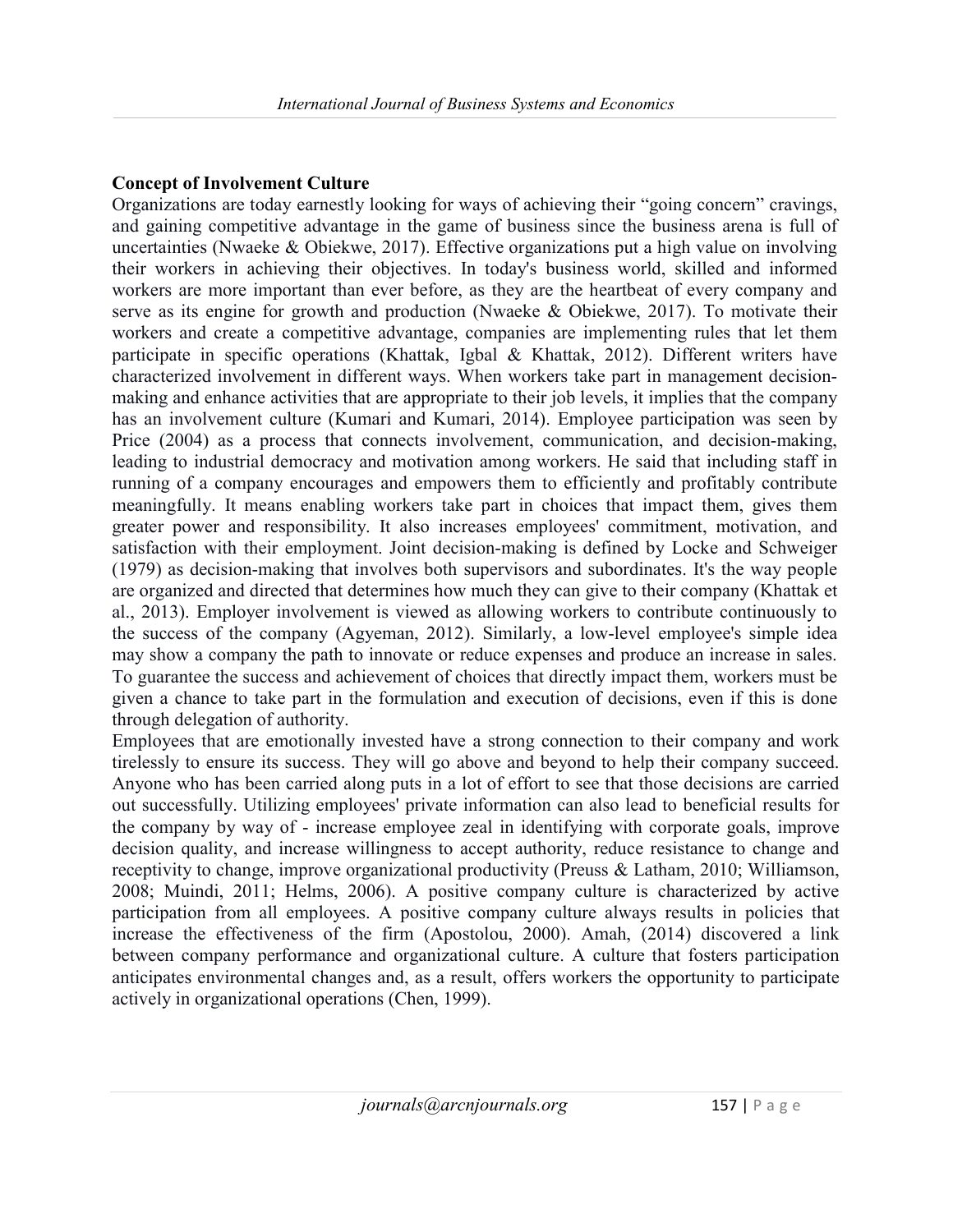# Concept of Corporate Sustainability

The lifestyles of industrialized nations and economic development throughout the 1960s and 1970s exacerbated a severe imbalance in the planet's ecological, economic, and natural security systems (Blewitt, 2008). In response to these problems created by poor resource management, the word "sustainability" was developed and is now widely accepted (McKenzie, 2004). An increasing number of people are becoming aware of environmental degradation and the human impact on it. The establishment of limitations in this area was the result of many important events. Rachel Carson's book Silent Spring from 1962 shows clearly that despite people's belief that natural resources were unlimited, human activity can cause serious and long-lasting damage to the environment (Hardisty, 2010). It's possible to view business sustainability as a new and evolving paradigm of company management. The phrase 'paradigm' is deliberately employed since traditional growth and profit maximization are not synonymous with long-term company sustainability (Friedman, 2000). The significance of corporate growth and profitability is recognized, but corporate sustainability also demands the company to achieve societal objectives, especially those linked to sustainable development, such as environmental preservation, social justice and equality, and economic development. Because the idea of business sustainability is so complicated, there isn't a widely accepted definition (Valor, 2005; Dahlstrud, 2008). An illustration of this idea is Dylick and Hockerts (2002, p. 13), who state that it is "fulfilling the requirements of a firm's direct and indirect stakeholders without compromising the firm's ability to meet future stakeholder demands." This definition is criticized by Wijen (2014) because it fails to take into consideration the three major parts of the construct. Sustainable development is interpreted in a political sense, at best. Despite this, a comprehensive review of the relevant literature on CS shows that the construct is based on three more wellestablished ideas: sustainable development, corporate social responsibility, and accountability for corporations (Bjorn & Ropke, 2018). The advancement of CS follows closely with the advancement of these concepts. Environmental preservation, social justice and equality, and economic growth are all part of sustainable development, which defines the performance areas on which companies should focus their efforts. Sustainable development also contributes to the corporation's vision and societal goals. Stakeholder theory provides economic reasons for businesses to work toward these goals, while corporate social responsibility provides ethical ones (Korten, 2001). Why Businesses Should Report Their Performance to Society on These Issues is explained by Corporate Responsibility.

#### Social Sustainability

The sub-concept of social sustainability was downplayed in comparison to environmental and economic sustainability in the first decade after the introduction of the concept of sustainable development in 1987 (Weingaertner & Moberg, 2014). Environmental and economic issues appeared to predominate in the discussion, with social issues taking a backseat. Until the late 1990s, social sustainability was considered essential to the sustainability agenda. It gained traction as a result of this (Jaeger et al., 2011). There has been a great deal of investigation on social sustainability, but no comprehensive definition has yet been established (hman et al., 2013; Jaeger et al., 2011; Littig and Griebler, 2005; Weingaertner & Moberg, 2014). In other

 $journals@arcnjournals.org$  158 | P a g e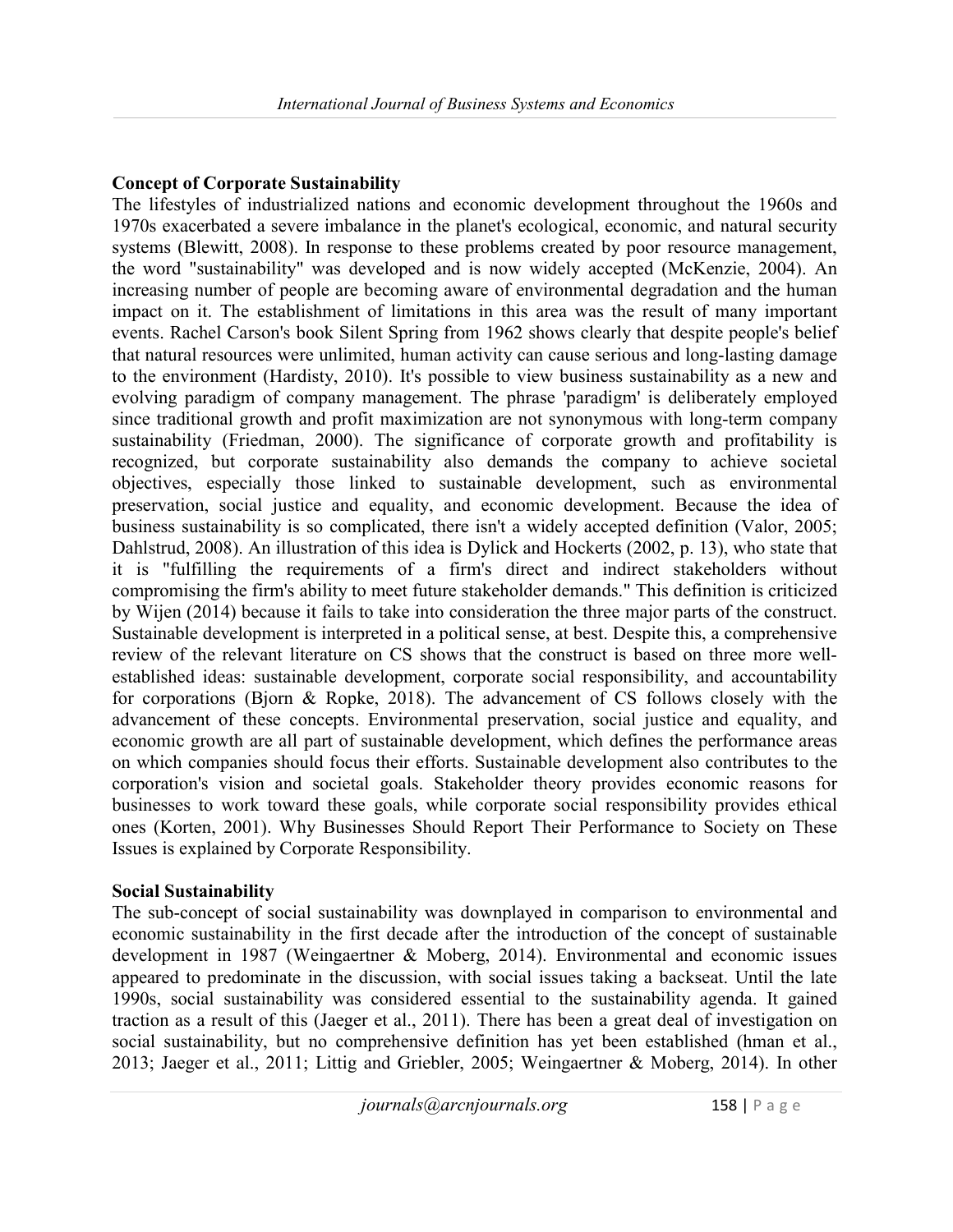words, social sustainability may refer to the need of maintaining particular institutions in societies and communities or it can be viewed as an imperative for sustainable growth by some (Sachs, 1999).

Some academics believe that sustainable development is primarily concerned with social issues. Cuthill (2010) asserts that sustainability has three facets: economic, environmental, and social. Rather of focusing on nature as a whole, he views environmental problems as social issues because of the human impact on it. In addition, he claims that economics serves people, not the other way around, which is especially important when it comes to equitable resource distribution. Three sub-categories of the concept of social sustainability were identified by Vallance, Perkins, and Dixon (2011) in their framework. In order to have a sustainable development, it must meet fundamental social demands such as equality (both inter- and intragenerational), employment, education, justice, freedom, and access to influential decisionmaking. Bridge Sustainability focuses on behavioral change as the only way to accomplish biophysical environmental goals. This is a term that describes how people react to change, including whether they embrace or reject its socio-cultural features and how they maintain their sustainability in the face of changing (Vallance et al., 2011). Because of the expansion of civil society, social sustainability refers to growth that may and will lead to a more prosperous environment, as outlined by Polèse and Stren (2000). Moreover, social integration, cultural variety, and equality were all emphasized by the authors as critical components of their vision of social sustainability. When we talk about urban culture, we're mostly talking about things like social integration, civic society, cultural diversity, and the economy. Social sustainability has been defined with more specificity for the built environment and housing. Sustainability in society is described by Caistor-Arendar (2011) as the process of creating a prosperous society by fully comprehending the needs of the people who live in it. Before trying to design such spaces, one must first understand what people desire and need from the areas where they live and work.

#### Environmental Sustainability

'Sustainable development' or 'corporate sustainability is now often described in terms of 'environmental sustainability. It is a logical error to assume that the present global growth pattern is faulty due to environmental destruction. However, this is a nave view that fails to take into account business interests as well as societal injustices that contribute to environmental degradation. For Moldan, Janouková, and Hák (2012) sustainability was formerly described as social and economic progress that did not harm the environment before the concept of the three pillars was put into place. Before this idea, social and economic sustainability were seen as separate yet interdependent pillars of sustainable development. Each of these sustainability concepts must thus be defined and discussed separately. As well as this, they emphasized the need of differentiating between environmental and economic sustainability. Morelli (2013) recommends a hierarchical model since economic and social sustainability is strongly reliant on environmental sustainability. This equilibrium, resilience, and connectedness allows human civilization to satisfy its requirements without depleting the ecosystems that sustain it or decreasing biological diversity needed to do so (Morelli, 2013, p. 5). A former Victorian State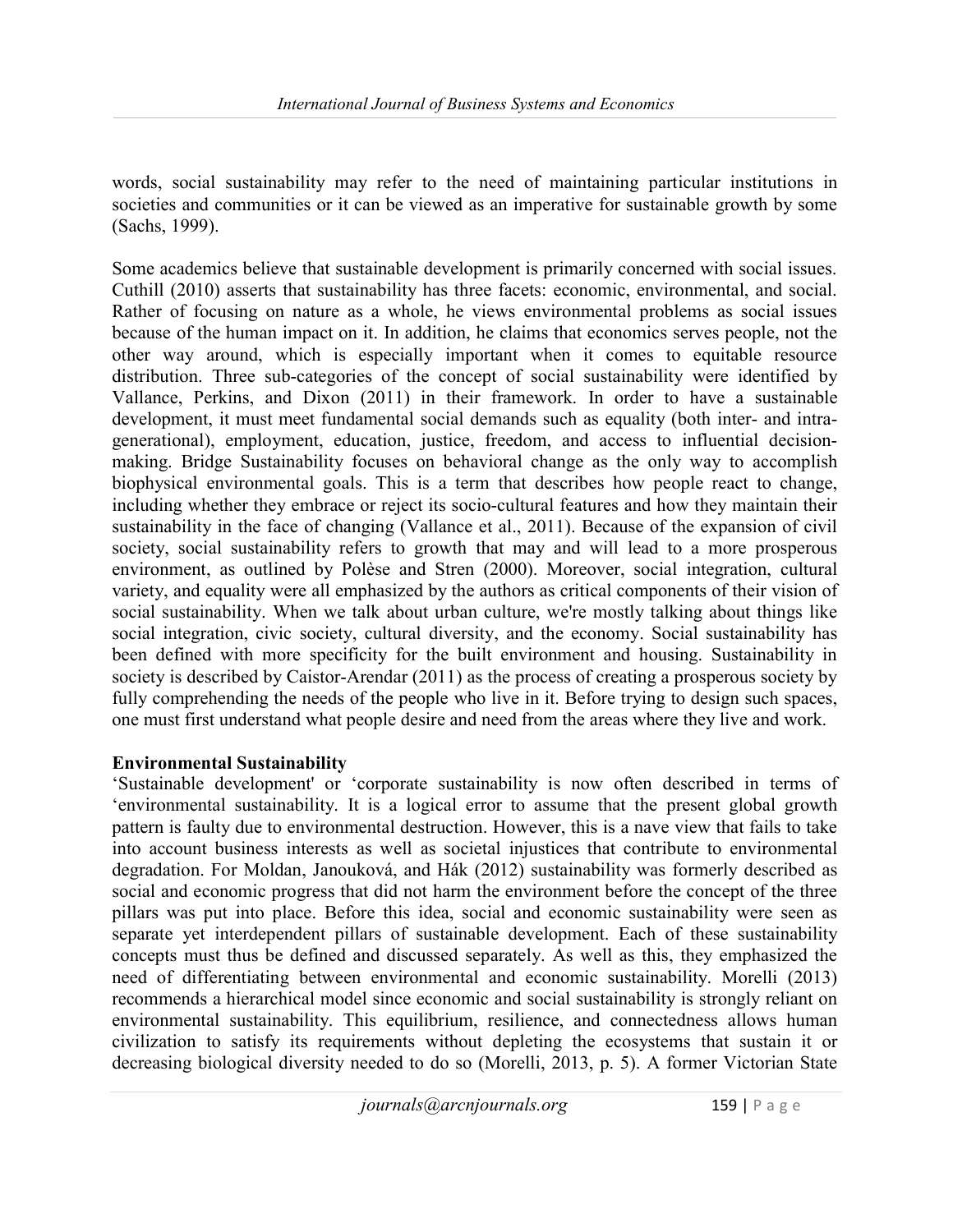Commissioner for Environmental Sustainability, Sutton (2004) emphasized the need of preserving natural support systems in her work. A'suitable degree' of protection of natural resources and natural services is defined by Moldan et al., (2012). Goodland's (1995, p. 10) wide notion of "natural capital maintenance" is comparable to this idea. He went on to say that inputoutput concepts are at the core of this idea.

These environmental sustainability criteria lead us to believe that this concept can be defined as the upkeep and improvement of all-natural support systems and services for current and future generations of humans as well as all other living creatures at intergenerational levels for all living things.

#### Economic Sustainability

Goals serve as internal benchmarks for companies, allowing management to monitor their progress over time. Nevertheless, the company's financial resources and social responsibilities must limit these milestones. This requirement ties the business's operations to societal norms. Long-term financial and social value strategic plans are often used by companies to define their goals. Economic sustainability, broadly defined, refers to a system's ability to continue operating properly even under unfavorable environmental conditions (Haffar & Searcy, 2015). Economics defines sustainability as a company's capacity to remain solvent at a certain point in its life cycle, and how those resources are then utilized to provide high-quality financial results. A company's goals for economic sustainability assist to define the acceptable level of risk and the warning signals of excessive risk tolerance that may lead to a liquidity crisis for the business. Unrealistic growth targets may cause companies to overshoot their supply capacity. Because of this, these organizations would cease to exist and stop using sustainable practices. Bankruptcy is a natural outcome of taking a big risk, and doing so breaches sustainability requirements (2019). Strategic planning requires management to make an educated guess about future development potentials. As a result, all stakeholders in the company should work towards a realistic objective. If the organization's goal-setting process excludes other stakeholders, it is the management's responsibility. When purchasing and marketing are tied to long-term goals, organizations avoid the pitfalls of poor decision-making that may lead to failure. Setting financial sustainability goals requires familiarity with relevant theories that explain the probable consequences of pursuing a specific sustainability component.

The capability of an organization to fulfill all of its financial obligations, such as those owed to its employees, other organizations and the government, in light of current economic circumstances is referred to as its economic sustainability. There are a few ways to measure a company's bankruptcy risk. One way is to look at the difference between its net income and its net spending, or as an excess of net income over costs. When revenues consistently exceed expenditures, the economy is considered sustainable. You can shift money around with ease, which encourages a never-ending manufacturing and sales cycle. In order to be really sustainable, a company must establish economic sustainability across all aspects of its production and commercial activities. The analysis of the economic sustainability of the organization should begin with a look at its capital structure and competitiveness in the market

journals@arcnjournals.org 160 | P a g e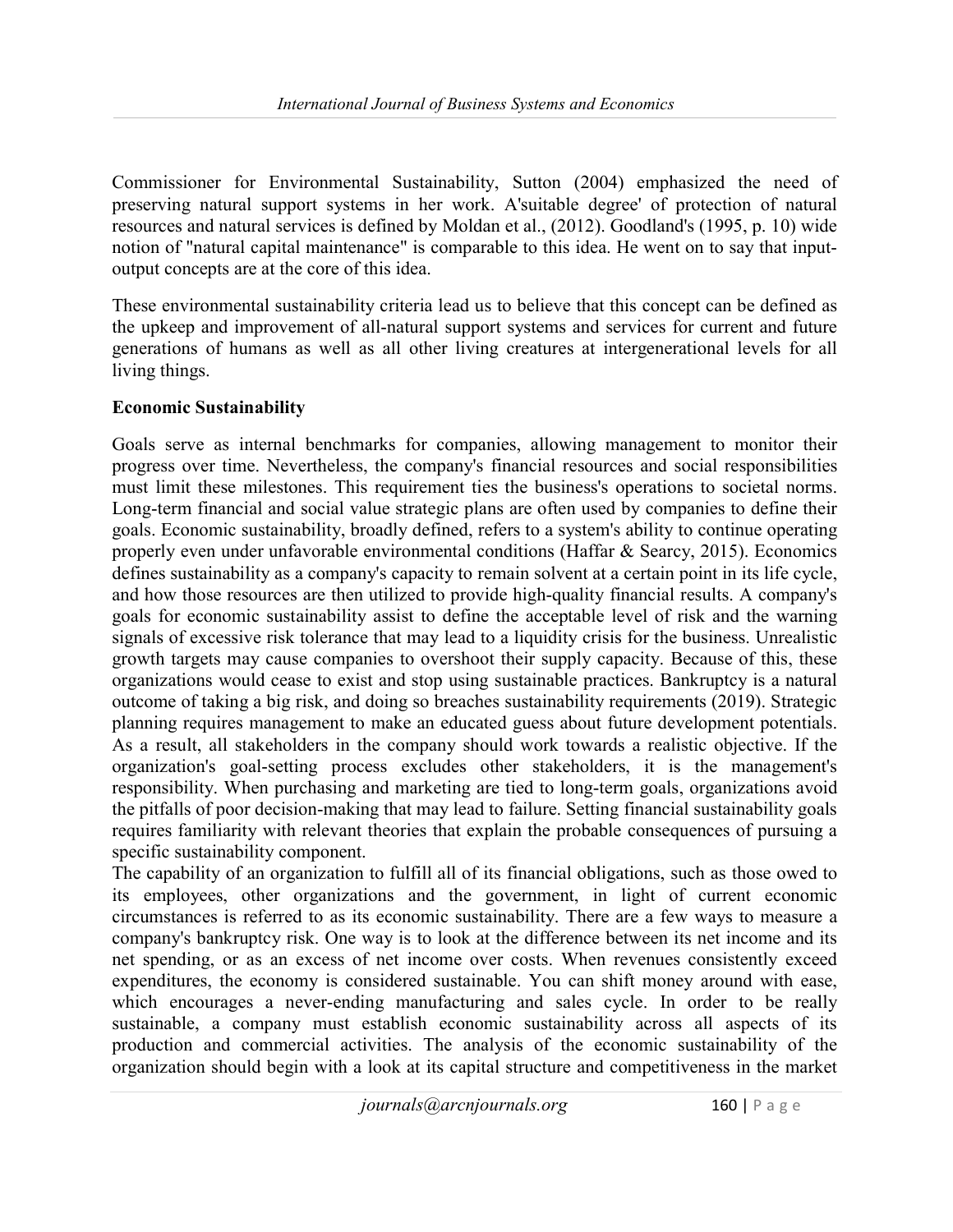for financial resources. When compared to other organizations, the financial stability of this one is regarded as superior. A bank loan and other outside financing are considerably easier to come by for a company like this. A financially sound company has an advantage when it comes to recruiting and choosing suppliers. Several factors influence the category of financial sustainability, which may be found in a variety of assessed indicators of a company's financial well-being.

#### Methodology

This study endeavored to conduct a cross-sectional survey of the 54 oil and gas exploration and production companies operating in South – South, Nigeria, as identified by the Department of Petroleum Resources (DPR, 2018). The research included five managers from each company on a random basis. Since the researcher could accommodate the target population, no sampling technique was used. This research included both primary and secondary data, with primary data collected through a well-structured questionnaire. However, of the 270 devices distributed, only 257 were suitable for data analysis. SPSS was used to evaluate the hypotheses using the spearman rank order correlation (version 22.0).

## Results and Discussion of Findings

#### Testing of Hypothesis one

Ho<sub>1</sub>: There is no significant relationship between involvement culture and social sustainability. Table 1: Analysis on the relationship between involvement culture and social sustainability

|                |                       | <b>Correlations</b>        |           |                            |
|----------------|-----------------------|----------------------------|-----------|----------------------------|
|                |                       |                            |           | Involvement Social Sustain |
|                |                       |                            | Culture   | ability                    |
| Spearman's rho | Involvement           | Correlation<br>Coefficient | 1.000     | $.324$ **                  |
|                |                       | Sig. (2-tailed)            | ٠         | .000                       |
|                |                       | N                          | 257       | 257                        |
|                | Social sustainability | Correlation<br>Coefficient | $.324$ ** | 1.000                      |
|                |                       | Sig. (2-tailed)            | .000      | ٠                          |
|                |                       | N                          | 257       | 257                        |

\*\*. Correlation is significant at the 0.01 level (2-tailed).

Source: SPSS 22.0 output on research data

Our first hypothesis revealed a significant relationship between involvement culture and social sustainability with a correlation coefficient of 0.324 and a p-value of 0.000 which is less than

 $journals@arrow$ *iournals@arcnjournals.org* 161 | P a g e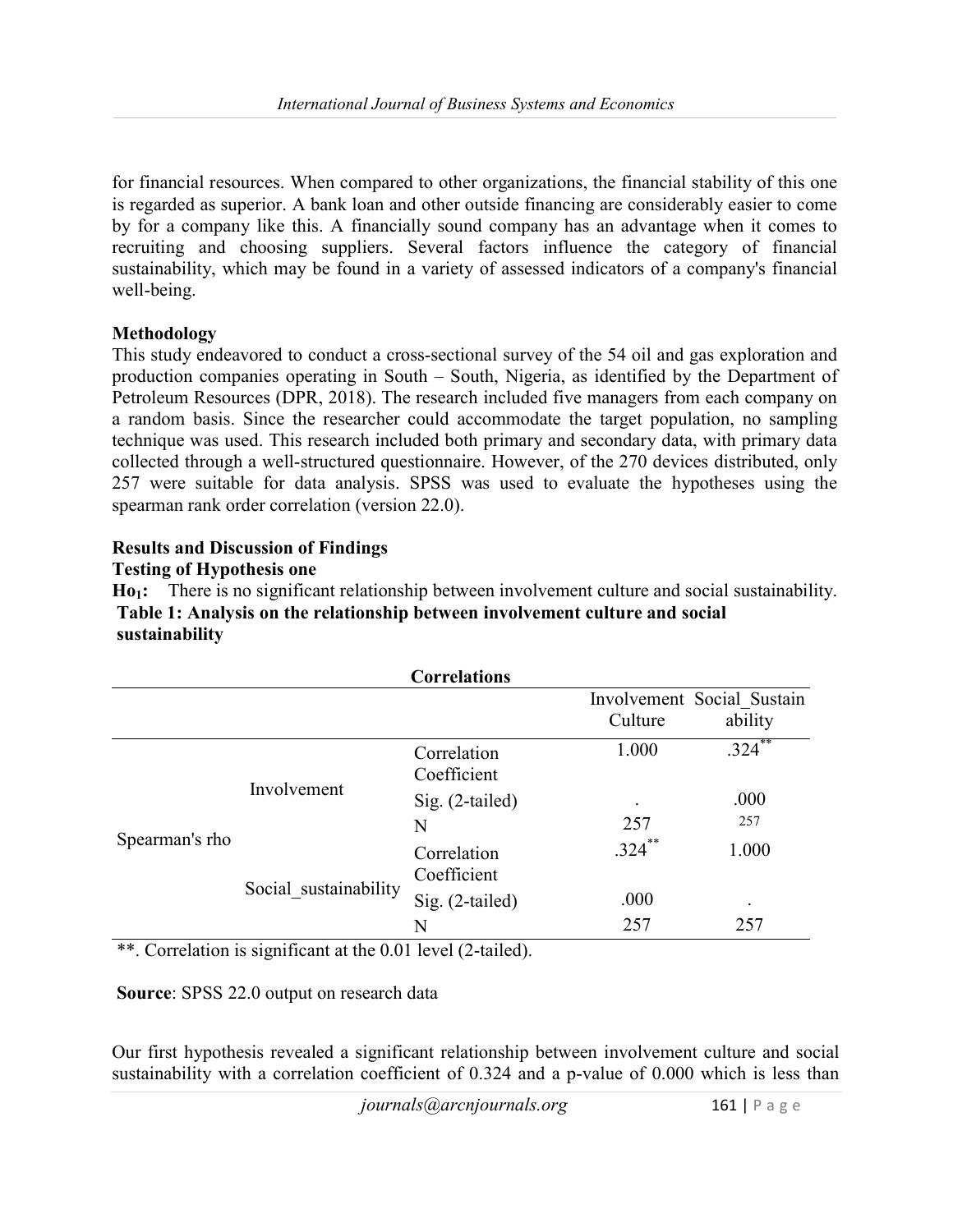alpha of 0.05. With this result, we reject the stated null hypothesis. The finding translates that, the higher

employees are empowered and involved in the decision making process of the firm, the higher the level of social sustainability. The moderate relationship found implies that social sustainability can be averagely achieved when workers are involved in the operations of the firm. The overall implication of this result is that every employee has something to offer, and until they are provided with the opportunity to develop and showcase their skills and expertise, the social aspect of sustainability may not be actualized. This finding was supported by Sardar et al., (2011) who inferred from their investigation that there was a significant relationship between involvement and decision making in Pakistani banking sector.

#### Testing of Hypothesis Two

- Ho<sub>2</sub>: There is no significant relationship between involvement culture and environmental sustainability.
- Table 2: Analysis on the relationship between involvement culture and environmental sustainability. Correlations

| CULLUMUUL      |                              |                            |           |                           |  |  |  |
|----------------|------------------------------|----------------------------|-----------|---------------------------|--|--|--|
|                |                              |                            |           | Involvement Environmental |  |  |  |
|                |                              |                            | Culture   | Sustainability            |  |  |  |
|                |                              |                            |           |                           |  |  |  |
| Spearman's rho | Involvement                  | Correlation<br>Coefficient | 1.000     | $.522$ **                 |  |  |  |
|                |                              | $Sig. (2-tailed)$          |           | .000                      |  |  |  |
|                |                              | N                          | 257       | 257                       |  |  |  |
|                | Environmental Sustainability | Correlation<br>Coefficient | $.522***$ | 1.000                     |  |  |  |
|                |                              | Sig. (2-tailed)            | .000      | $\bullet$                 |  |  |  |
|                |                              | N                          | 257       | 257                       |  |  |  |

\*\*. Correlation is significant at the 0.01 level (2-tailed).

Source: SPSS 22.0 output on research data

Our second hypothesis revealed a significant relationship between involvement culture and environmental sustainability with a correlation coefficient of 0.522 and a p-value of 0.000 which is less than alpha of 0.05. With this result, we reject the stated null hypothesis. It can be interpreted that, the more workers are relied upon to make decisions for their organization by virtue of permits from management, the greater the level of environmental sustainability. This entails that environmental sustainability can be highly achieved when staff are carried along to make decisions for the company. Furthermore, firms can hold on to or adopt employee

journals@arcnjournals.org 162 | P a g e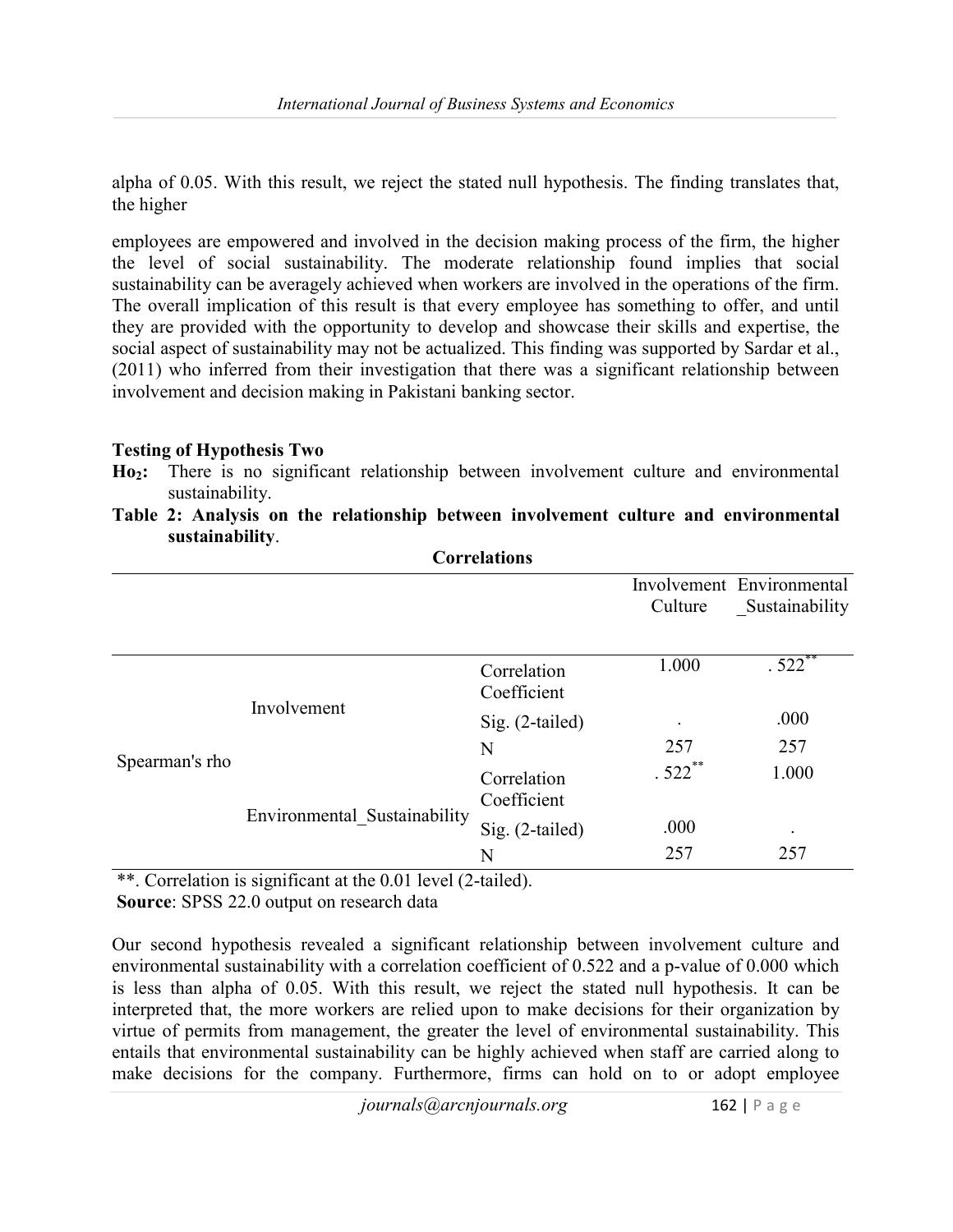involvement as part of its corporate culture so as to enjoy the dividends of environmental sustainability. This finding aligns with that of Dauly and Huang, (2011) who posited that an emphasis on involvement suggests that the firm invests in the development and capacity of its human resource, thus, is committed to pursuing environmental sustainability.

# Testing of Hypothesis Three

Ho3: There is no significant relationship between involvement culture and economic sustainability

## Table 3: Analysis on the relationship between involvement culture and economic sustainability

| <b>Correlations</b> |                    |                                |             |                            |  |  |
|---------------------|--------------------|--------------------------------|-------------|----------------------------|--|--|
|                     |                    |                                |             | Involvement Eco Sustainabi |  |  |
|                     |                    |                                | Culture     | lity                       |  |  |
| Spearman's rho      | Involvement        | <b>Correlation Coefficient</b> | 1.000       | $.198***$                  |  |  |
|                     |                    | $Sig. (2-tailed)$              | $\bullet$   | .000                       |  |  |
|                     |                    | N                              | 257         | 257                        |  |  |
|                     | Eco Sustainability | <b>Correlation Coefficient</b> | $.198***$   | 1.000                      |  |  |
|                     |                    | $Sig. (2-tailed)$<br>N         | .000<br>257 | 257                        |  |  |
|                     |                    |                                |             |                            |  |  |

\*\*. Correlation is significant at the 0.01 level (2-tailed).

# Source: SPSS 22.0 output on research data

Our third hypothesis revealed a significant relationship between involvement culture and economic sustainability with a correlation coefficient of 0.198 and a p-value of 0.000 which is less than alpha of 0.05. With this result, we reject the stated null hypothesis. This outcome tells that the higher an organization involves its employees by empowering and training them to make good decisions for the firm, the higher it can likely attain economic sustainability. Our finding indicates that although expenditures on staff development may tend to adversely affect profits at the first instance, in the long run, these expenses result in compensating added value through increased quality of products and services for firms. This finding agrees with Super and Neivell (1986) who found that organizational culture plays a significant role and affect the managerial effectiveness in the organization.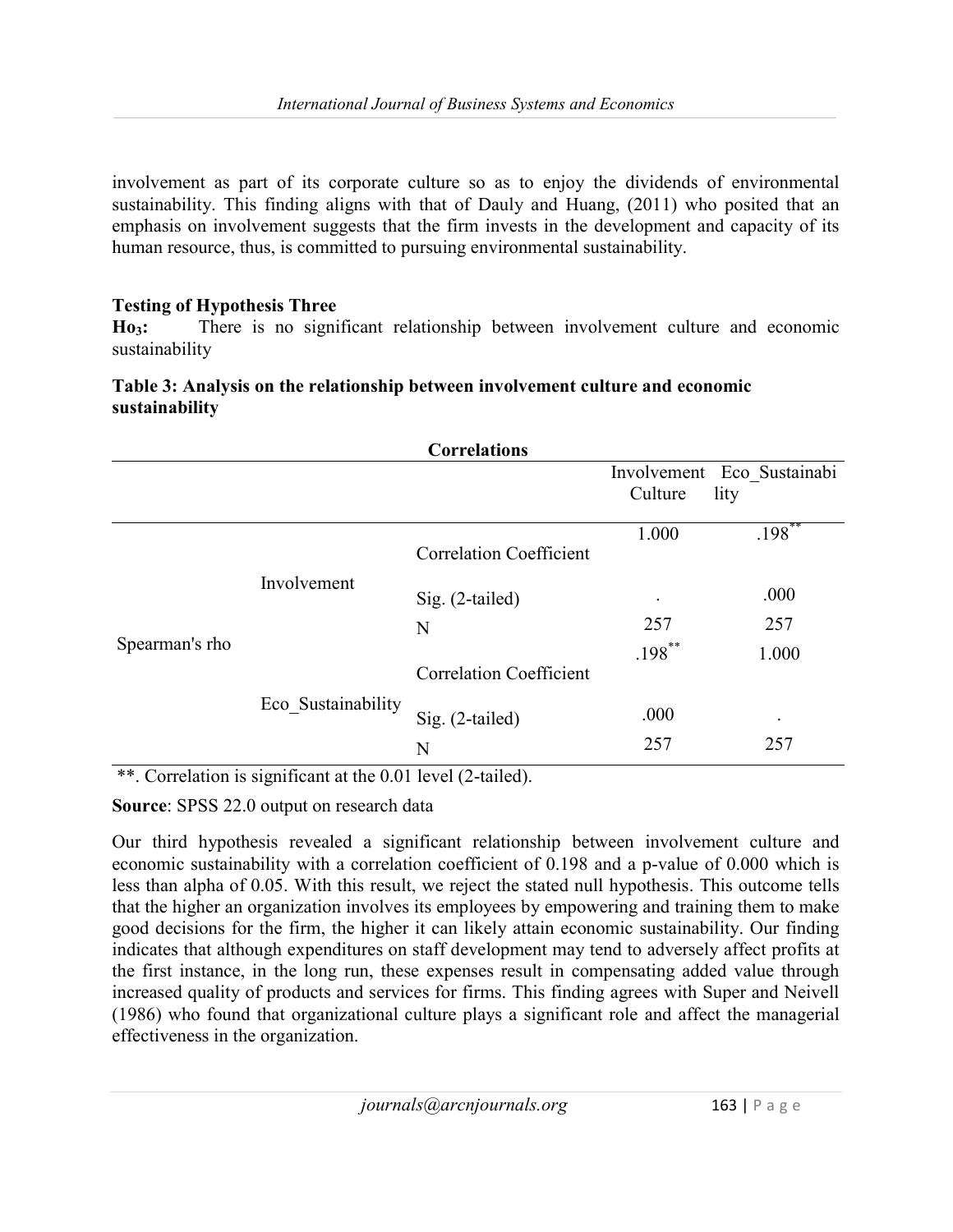## Conclusion

The aim of this study was to empirically investigate the relationship between involvement culture and corporate sustainability of oil and gas firms in South- South region, Nigeria. On the strength of our findings, we conclude that employee involvement can significantly bring about corporate sustainability. This implies that the more employees are empowered to contribute in the decision making process of their firms, the greater the chances of achieving corporate sustainability.

#### Recommendations

- v) Oil and gas firms should create equal opportunities to empower their employees to enable them to be better involved in the decision making processes in order to enhance their social sustainability.
- vi) The management of oil and gas firms should encourage the cooperation of staff across different parts of the organization so as to reduce the environmental impacts in order to achieve environmental sustainability.
- vii)Management should initiate programs that are driven towards effective delegation of authority. In return, this action will serve as a means to involve employees in order to achieve economic sustainability.

## References

- Achterkamp, M. C., & Vos, J. F. J. (2008). Investigating the use of the stakeholder notion in project management literature, a meta-analysis. International Journal of Project Management, 26, 749-757.
- Adekunle, I. M., Igbuku, A. O. O., Oguns, O., & Shekwolo, P. D. (2013). Emerging trending natural resource utilization for bioremediation of oil-based drilling waste in Nigeria. Chapters in: Rolando Chamy (ed), Biodegradation – Engineering and Technology, IntechOpen.
- Agyeman, R. D. (2012). An investigation into the effect of employee involvement practice on decision making process: A case study of Kumasi Anglican Senior High School. MBA Thesis submitted to the School of Graduate Studies, Kwame Nkrumah University of Science and Technology.
- Åhman, E. A. (2013). Social sustainability society at the intersection of development and maintenance. Local Environment, 18(10), 1153-1166. doi:10.1080/13549839.2013.788480
- Amah, E. (2014). Corporate culture and organizational effectiveness. Ibadan: University of Ibadan Press.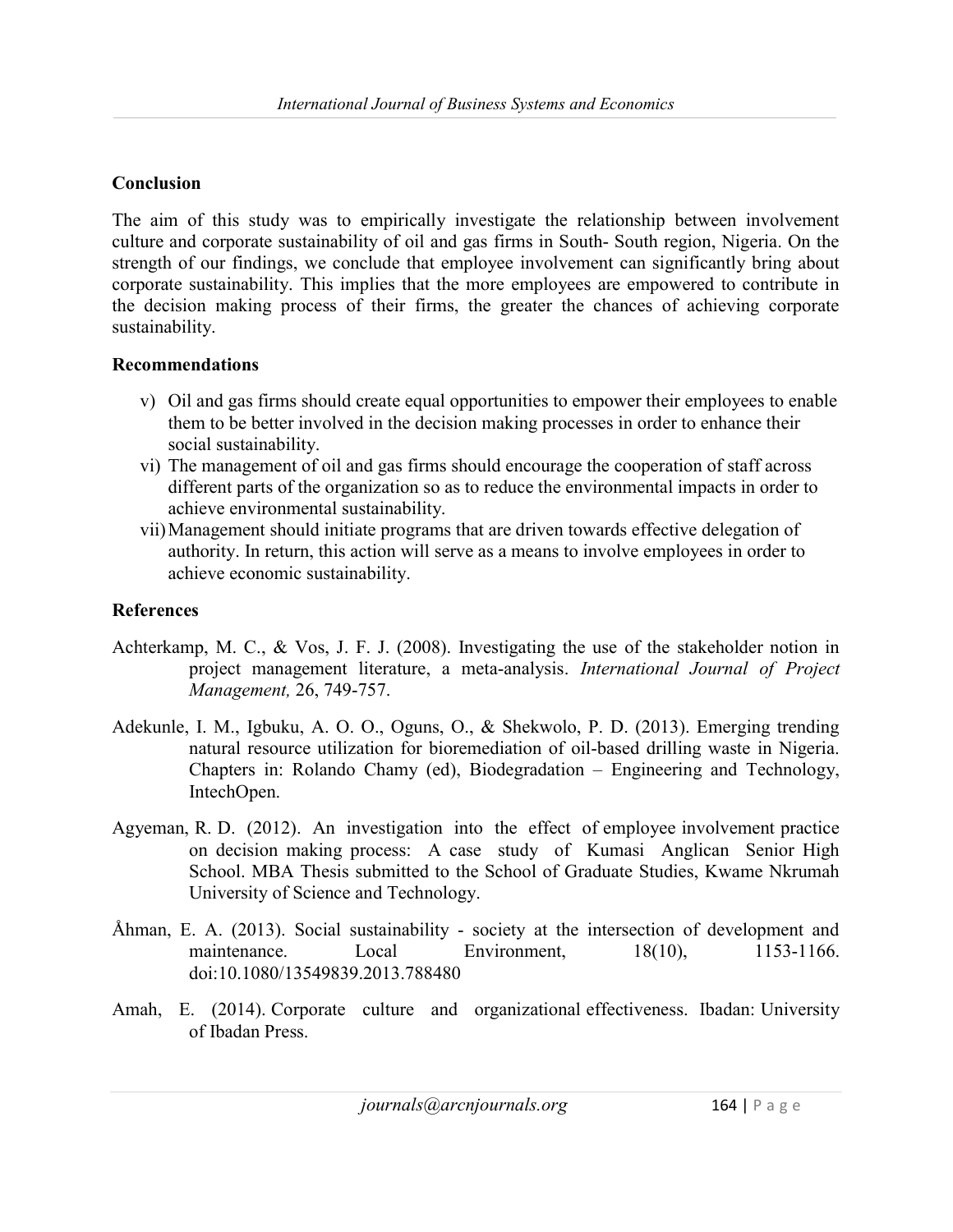- Apostolou, A. (2000). Employee involvement: Dissemination of innovation and knowledge management techniques. Technical University of Crete. Retrieved from: www.urenio.or/tools/employeeinvolvment.pdf.
- Ariani, D. W. (2013). The relationship between employee involvement, organizational citizenship behavior, and counterproductive work behavior. International Journal of Business Administration, 4(2), 46-56. doi:10.5430/ijba.v4n2p46
- Blewitt, J. (2008). Understanding sustainable development. Sterling, VA; London: Earthscan.
- Chang, W. J. (2011). The concept of employee involvement: a comprehensive review from a positive organizational behavior perspective. Performance Improvement Quarterly, 24(2), 49-69. doi: 10.1002/piq.20110
- Crawford, E. R., LePine, J. A., & Rich, B. L. (2010). Linking job demands and resources to employee involvement and burnout: A theoretical extension and meta-analytic test. Journal of Applied Psychology, 95(5), 834-848. doi:10.1037/a0019364.
- Cuthill, M. (2010). Strengthening the 'social' in sustainable development: Developing a conceptual framework for social sustainability in a rapid urban growth region in Australia. Sustainable Development, 18(6), 362-373.
- Daly, H. E. (1990). Toward some operational principles of sustainable development. Ecological economics, 2(1), 1-6.
- Dunham, L., Freeman, R. E., & Liedtka, J. (2006). Enhancing Stakeholder Practice: A Particularized Exploration of Community. Business Ethics Quarterly, 16(1), 23-42.
- Fairlie, P. (2011). Meaningful Work, Employee Involvement, and Other Key Employee Outcomes: Implications for Human Resource Development. Advances in Developing Human Resources, 13(4), 508-525. doi:10.1177/1523422311431679
- Freeman, R. E. (1984). In his 1984 book Strategic Management: A Stakeholder Approach. Boston, Mass, Pitman Books.
- Friedman, T. L. (2000). The Lexus and the Olive Tree. Understanding Globalization. New York: Anchor Books.
- Goodland, R. (1995). Environmental sustainability: universal  $\check{Z}$  and rigorous. Sustainable Development, 3(5), 7-19
- Haffar, M., & Searcy, C. (2015). Classification of trade-offs encountered in the practice of corporate sustainability. Journal of Business Ethics, 140(3), 495- 522.https://doi.org/10.1007/s10551-015-2678-1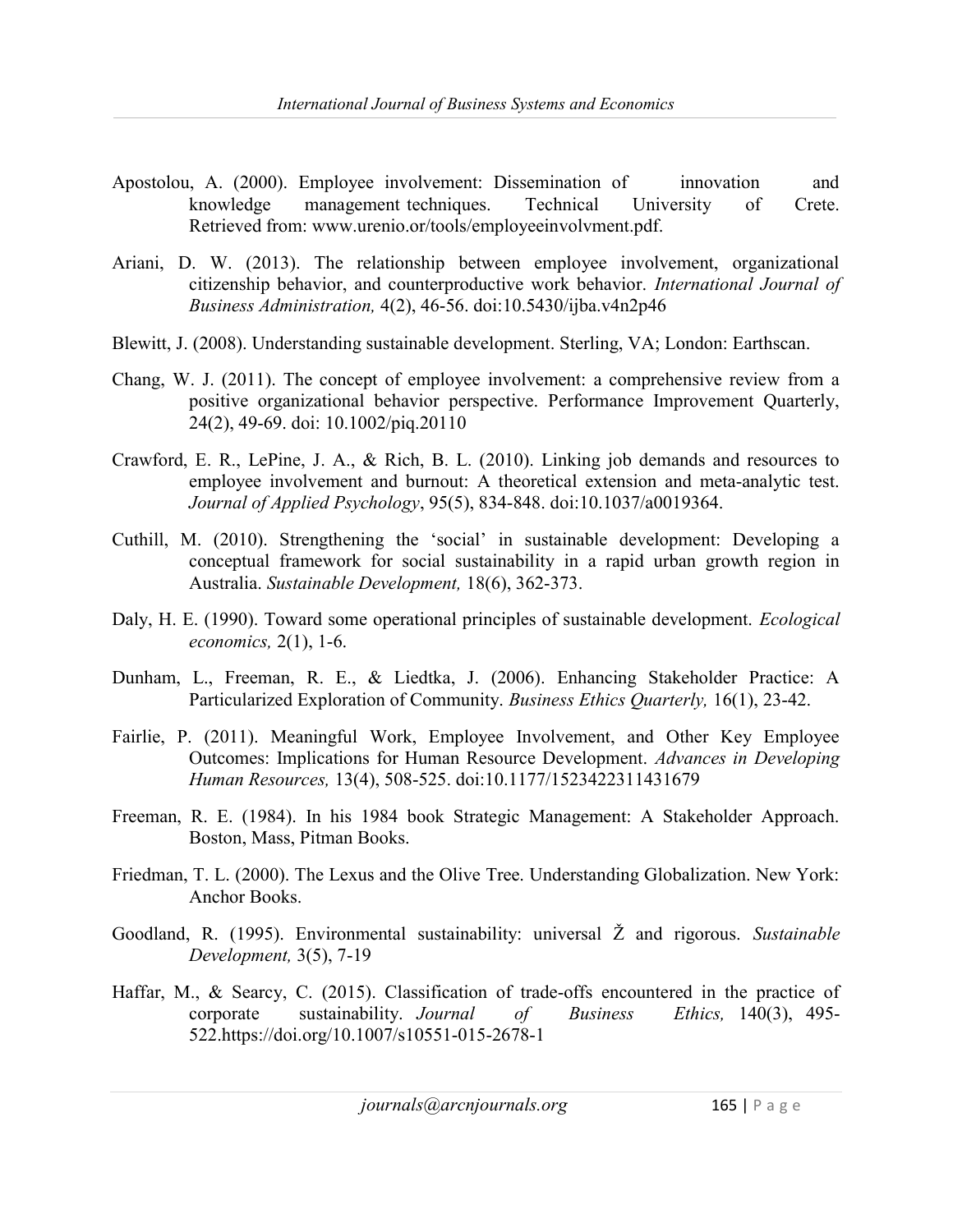- Hardisty, P. E. (2010). Environmental and economic sustainability. Boca Raton: CRC Press/Taylor & Francis.
- Harter, J. K., Schmidt, F. L., & Hayes, T. L. (2002). Business-unit-level relationship between employee satisfaction, employee involvement, and business outcomes: A metaanalysis. Journal of Applied Psychology, 87(2), 268-279. doi: 10.1037/0021- 9010.87.2.268
- Harrison, J. S., Bosse, D. A., & Phillips, R. A. (2010). Managing for stakeholders, stakeholder utility functions & competitive advantage. Strategic Management Journal, 58-74.
- Imobighe, M. D. (2011). Paradox of oil wealth in the Niger Delta Region of Nigeria: How sustainable is it for national development. Journal of Sustainable Development, 4(1), 160-168.
- Kahn, W. (1990). Psychological Conditions of Personal involvement and disinvolvement at work. Academy of Management Journal, 33(4), 692-724. doi: 10.2307/256287.
- Khattak, M. A., Igbal, N., & Khattak, S.R. (2013). Relationship between employee involvement and organizational performance in Milieu of Pakistan. International Journal of Academic Research in Accounting, Finance and Management Sciences, 3(1), 219-230.
- Korten, D. (2001) When Corporations Rule the World, second edition. San Fransisco, CA: Berrett-Koehler Publishers.
- Kular, S., Gatenby, M., Rees, C., Soane, E., & Truss, K. (2008). Employee involvement: a literature review. uk: Kingston university.
- Kumari, M.K. & Kumari, V.L.P (2014). Influence of employee involvement and organizational culture on productivity: A theoretical concept. International Journal of Business Research, 5(27), 423-431.
- Littig, B., & Griebler, E. (2005). Social sustainability: A catchword between political pragmatism and social theory. International Journal of Sustainable Development, 8(1- 2), 65-79.
- Locke, E. A., & Schweiger, D. M. (1979). Involvement in decision-making: One more looks. Research in Organizational Behaviour, 1, 265-339.
- Luthans, F., & Peterson, S. J. (2002). Employee involvement and manager self-efficacy. Journal of Management Development, 21(5), 376-387. doi: 10.1108/02621710210426864.
- McKenzie, S. (2004). Social sustainability: towards some definitions: Hawke Research Institute, University of South Australia Magill.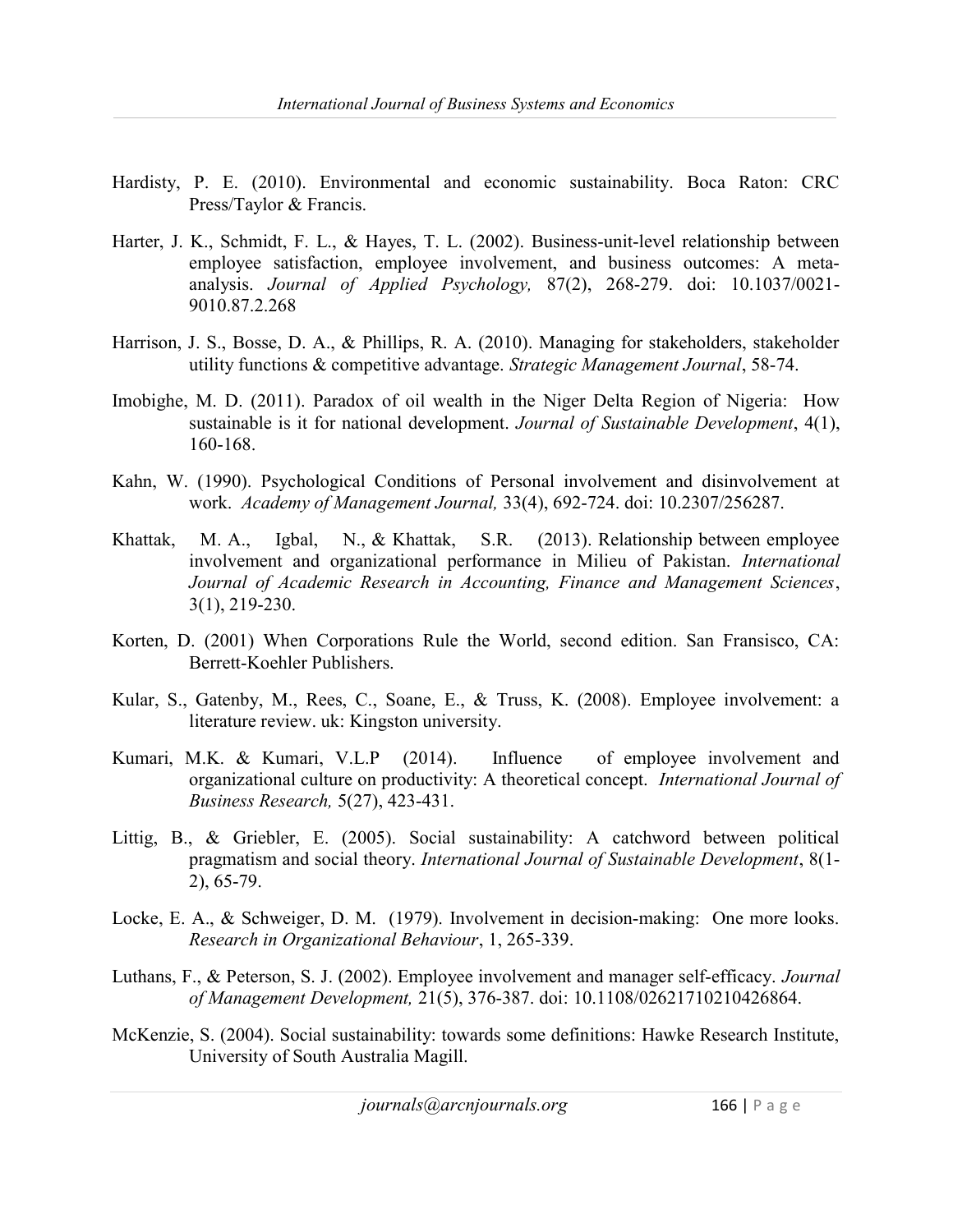- Mirvis, P., Googins, B., & Kinnicutt, S. (2010). Vision, mission, values: Guideposts to sustainability. Organization Dynamics, 39, 316-324.
- Moldan, B., Janoušková, S., & Hák, T. (2012). How to understand and measure environmental sustainability: Indicators and targets. Ecological Indicators, 17, 4-13.
- Morelli, J. (2013). Environmental sustainability: A definition for environmental professionals. Journal of Environmental Sustainability, 1(1), 2.
- Muindi, F. K. (2011). The relationship between involvement in decision making and job satisfaction among academic staff in the school of business, University of Nairobi. Journal of Human Resources Management Research. 4, 1-34.
- Murphy, M. N. (2013). Petro-Piracy: oil and troubled waters. Orbis, 57, 424-437.
- Nwaeke, L. I., & Obiekwe, O. (2017). Impact of manpower training and development on organizational productivity and performance: A theoretical review. European Journal of Business and Management, 9(4), 154-159.
- Nwonwu, F. (2010). The politics of oil exploitation: Rationalising the coexistence of oil wealth and extreme poverty in the Niger Delta Region of Nigeria. In V. Ojakorotu & L. D. Gilbert (Eds.). Checkmating the resurgence of oil violence in the Niger Delta of Nigeria (pp. 100-110). Potomac, MD: Institute for the Analysis of Global Security.
- Polèse, M., & Stren, R. E. (2000). The social sustainability of cities: Diversity and the management of change: University of Toronto Press.
- Preuss, G. A., & Lautsch, P. (2002). The effect of formal versus informal job security on employee involvement programs. *Industrial Relations*, 57(3), 517-541.
- Price, A. (2004). Human resource management in a business context. London: Thompson Learning. Rice, K. (187). Empowering teachers: A search for professional autonomy, Master's thesis, Dominican College of San Rafael, ERIC Document Reproduction Service No. ED 282-845.
- Rich, B. L., Lepine, J. A., & Crawford, E. R. (2010). Job involvement: Antecedents and Eeffects on Job Performance. Academy of Management Journal, 53(3), 617-635. doi: 10.5465/amj.2010.51468988
- Saks, A. M. (2006). Antecedents and consequences of employee involvement. Journal of Managerial Psychology, 21(7), 600-619. doi: 10.1108/02683940610690169.
- Sardar, S., Rehman, A., Yousaf, U., & Aijaz, A. (2011). Impact of HR practices on employee involvement in banking sector of Pakistan. Interdisciplinary Journal of Contemporary Research in Business, 2(9), 378-389.